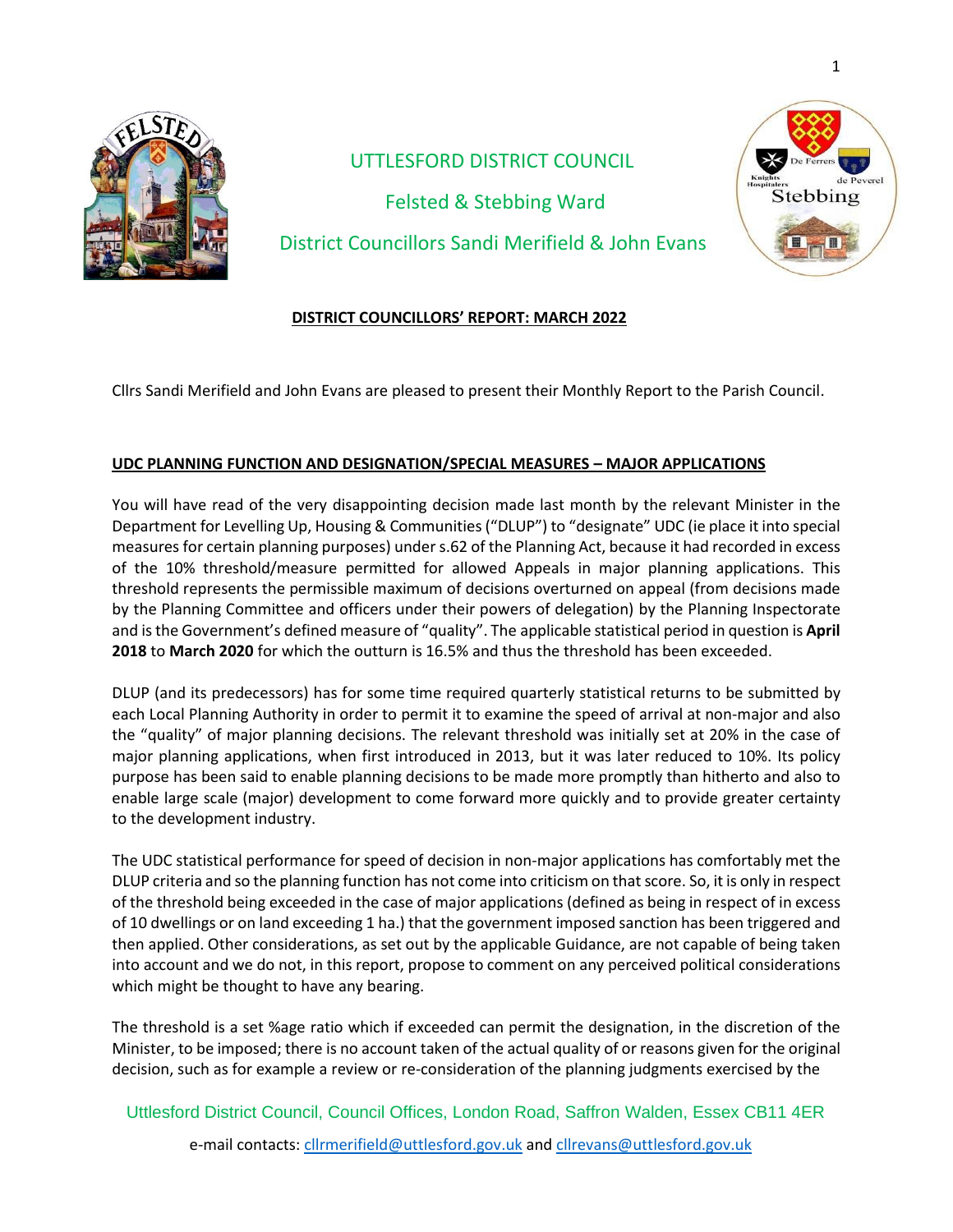Planning Committee or officers or any allowance made if they were "finely balanced" or the like. Accordingly, a so-called "quality failure" is in a real sense a misnomer – the failure to meet the regulatory quality criteria regarding major applications is a statistical case of falling over the 10% cliff edge/policy threshold set.

What are the consequences flowing from designation?

Applicants will now be permitted, in their option, and only in the case of major planning applications (greater than 10 dwellings or on 1 ha. or more) to submit their planning application directly to the Planning Inspectorate for determination instead of to UDC. Non major applications will continue to be dealt with by UDC, as normal.

This will mean however, a "one stop shop" approach to any major planning application submitted to the Planning Inspectorate, as no further appeal opportunity is available in the case of a refusal. However, a strict timetable will be set by the Planning Inspectorate for their process and importantly, a 21 day period only will be afforded to consultees for their consultation responses to be submitted. This means that the Planning Committees of Parish Councils will need to be very aware of the need for early consideration, consultation and delivery of their submissions. Parish Councils and other representors will have the right to make oral submissions at a hearing before the Inspector.

A meeting is being arranged to be held shortly between UDC officers and Parish Councils to describe in further detail the timetables/processes to be applied. The procedures are contained in this document which has been recently issued/updated by DLUP:

[https://www.gov.uk/government/publications/planning-applications-process-section-62a-authorities](https://www.gov.uk/government/publications/planning-applications-process-section-62a-authorities-in-special-measures/procedural-guidance-for-section-62a-authorities-in-special-measures)[in-special-measures/procedural-guidance-for-section-62a-authorities-in-special-measures](https://www.gov.uk/government/publications/planning-applications-process-section-62a-authorities-in-special-measures/procedural-guidance-for-section-62a-authorities-in-special-measures)

As the designation status is only open to review annually, it can be anticipated that UDC will remain designated for at least 12 months although discussions will continue at the level of our two senior most officers with DLUP officers and the Planning Inspectorate to assure and demonstrate to them the structural improvements to the planning service which we have described in our previous reports. UDC will do everything it can to bring the designation to an end as soon as possible. It is however, a great pity that DLUP has not awaited the improvement to the planning service which has already been provided for and is well on its way.

It is quite conceivable, notwithstanding the designation, that applicants will continue to submit their major applications to UDC, since they would retain the chance of pursuing an appeal if the initial decision was not to their liking which would not be so if they pursued their applications directly via the Planning Inspectorate. Indeed, one applicant has already advised that its major application is to remain in the hands of UDC. If applications are submitted to the Inspectorate, however, the relevant fees are paid and retained by them, instead of to UDC and to that extent, the designation does have adverse financial consequences for UDC.

## **UDC WORKING ARRANGEMENTS - POST COVID**

These are now being worked up including extensive consultation with officers and staff. For the past two years, as will be recalled, "computer using staff" have been working remotely with only a few personnel

Uttlesford District Council, Council Offices, London Road, Saffron Walden, Essex CB11 4ER

e-mail contacts[: cllrmerifield@uttlesford.gov.uk](mailto:cllrmerifield@uttlesford.gov.uk) an[d cllrevans@uttlesford.gov.uk](mailto:cllrevans@uttlesford.gov.uk)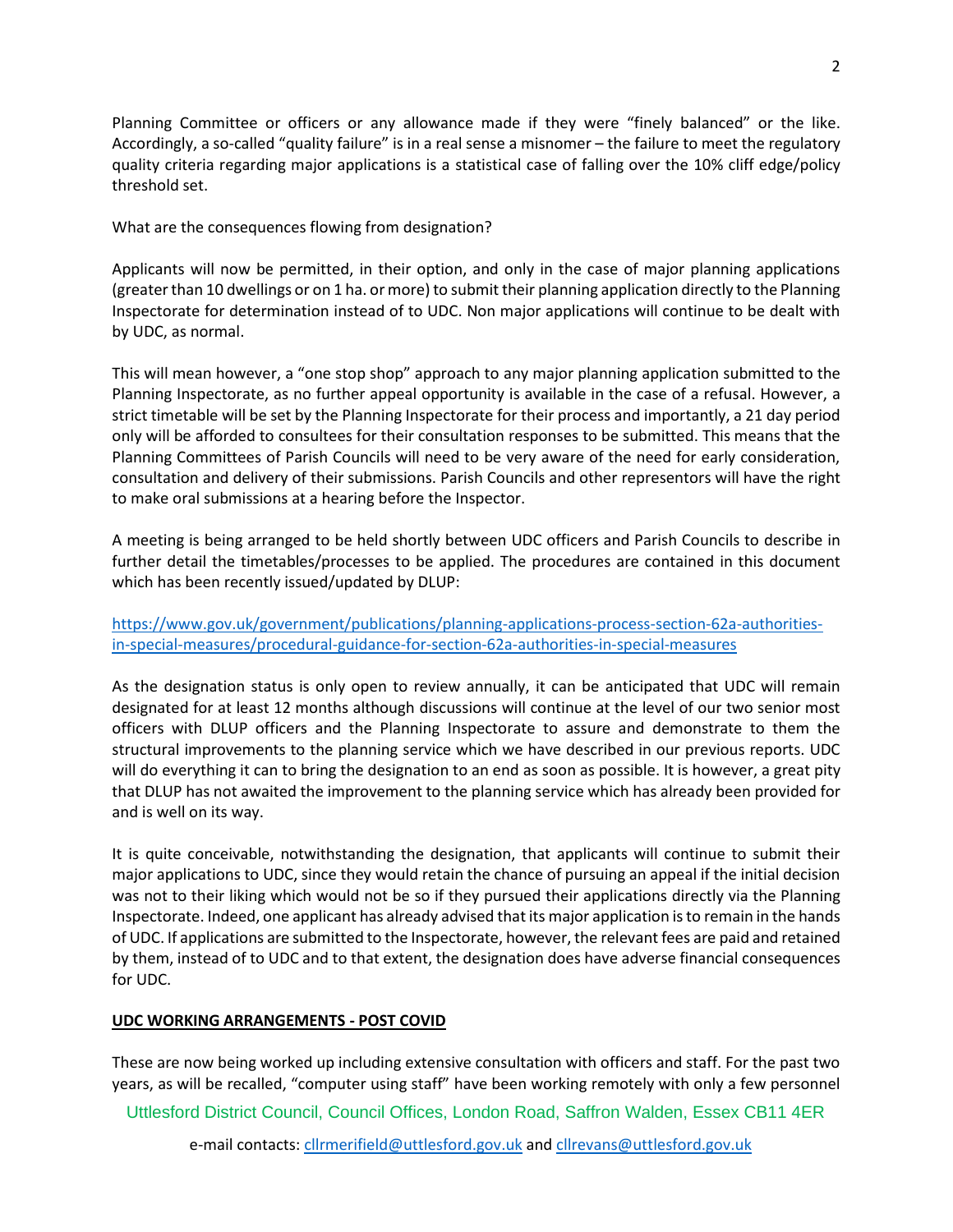required to provide direct face to face assistance to the community being physically present in the UDC offices in London Road, Saffron Walden and the satellite facility at Walpole Meadow in Stansted Mountfitchet.

Given that remote/home working can be shown to bring efficiency and is popular with some members of staff, it is intended that from April 2022, fewer officers and staff will be desk bound in the UDC offices, which will shortly also include the new offices and depot located at Canfield (the old banana factory) to which the refuse operation, vehicles and groundswork teams will also be relocating. It is anticipated that the three offices in future will provide facilities on a hot desk basis for some 100 personnel (of the 300+ establishment figure) at any one time but operating in such a way that professional and functional teams will be physically sitting together, arranged on a rotational basis, so as to enable team bonding and knowhow sharing to continue in the traditional way.

This will enable some further space in London Road to be made free and let out to commercial tenants. This already occurs but with additional space coming free, additional rental income from it might be generated in the region of £100 - 200,000, which would be a further welcome boost to the council's income account.

# **PLATINUM JUBILEE GRANTS**

We know that your Clerk has received advice as to this but we might take this opportunity of restating

the availability of grants from UDC which are available to assist with community events to mark The Queen's Platinum Jubilee.

Community groups, local organisations, schools and town and parish councils can apply for funding. Grants of at least £700 are available in each parish in the district.

This could be to help pay for street parties, beacon lighting celebrations or costs associated with organising an event such as licenses or insurance – however, the event must be open to all residents.



Successful applicants would also be expected to work with their local town or parish council in the organisation of a community event.

Details about the grant scheme and an application form are on the UDC website, at [www.uttlesford.gov.uk/jubilee-celebrations-grant.](https://lnks.gd/l/eyJhbGciOiJIUzI1NiJ9.eyJidWxsZXRpbl9saW5rX2lkIjoxMDYsInVyaSI6ImJwMjpjbGljayIsImJ1bGxldGluX2lkIjoiMjAyMjAyMjUuNTQwMTE4MTEiLCJ1cmwiOiJodHRwOi8vd3d3LnV0dGxlc2ZvcmQuZ292LnVrL2p1YmlsZWUtY2VsZWJyYXRpb25zLWdyYW50P3V0bV9tZWRpdW09ZW1haWwmdXRtX3NvdXJjZT1nb3ZkZWxpdmVyeSJ9.zq7koHpejUcs_reV52RTll1ius07I_8YqDYhB8rsZYs/s/997303483/br/127172661391-l)

If you would like further information, please contact Sue Hayden on 01799 510563 or [shayden@uttlesford.gov.uk.](mailto:shayden@uttlesford.gov.uk)

The closing date for applications is **22 April**.

## **PLANNING AND STATION ROAD, FELSTED/FLITCH GREEN**

You will recall reference made in our previous reports to the application made by the promoters Gladman, on behalf of Hawkes farming interests, for the development of land on the west side of and

Uttlesford District Council, Council Offices, London Road, Saffron Walden, Essex CB11 4ER